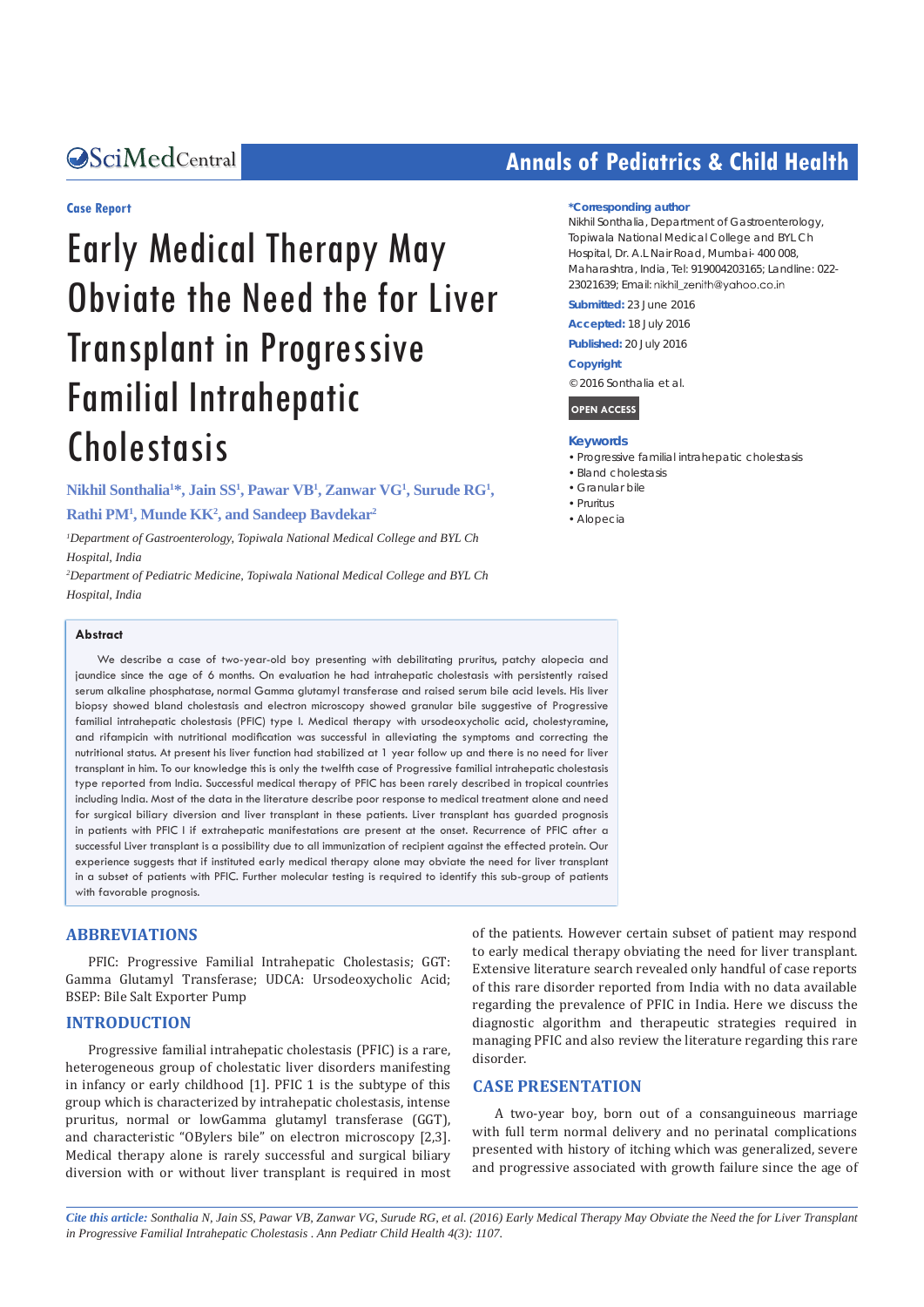six months. He also developed patchy alopecia since the age of one year. Mother noticed fluctuating jaundice since the age of one year associated with intense pruritus, without prodromal symptoms. There was no history of any hepatotoxic drug exposure, fever, hematemesis, melena, abdominal distension, abdominal pain and diarrhea.

On examination patient was  $< 5<sup>th</sup>$  percentile for his weight and height (6.5 kgs and 75 cm respectively). His pulse rate was 102 /minute, blood pressure 90 / 60 mm of Hg. He was irritable, restless with evidence of excoriated skin, lichenification, itch marks all over the body and shiny nails (Figure 1A). There were patchy areas of alopecia on scalp (Figure 1B). There was no lymphadenopathy, peripheral edema, pallor or icterus. He had mild hepatosplenomegaly. His routine blood biochemical parameters over past six months are depicted in (Table 1).

It showed mildly increased serum aminotransferase levels, mild direct hyperbilirubinemia, persistently raised alkaline phosphatase and Gamma glutamyl transferase was 28 U/L (Normal up to 75 U/L) which had not changed over six months. Blood for HBsAg and Anti-Hepatitis C virus, anti-nuclear antibody, anti-smooth muscle antibody, anti-liver kidney microsomal type 1 antibody were negative. Serum Immunoglobulin and ceruloplasmin were normal. Ultrasonography showed mild hepatosplenomegaly, preserved hepatic echotexture, normal gall bladder, common bile ducts and intra hepatic biliary radicles.

Serum bile acid level was 88 mcmol/L (normal< 10 mcmol/L). Next we did liver biopsy for evaluating the cause of intra hepatic cholestasis. It revealed hepatocytes showing feathery and hydropic changes, intrahepatic cholestasis, mild periportal inflammation, unremarkable bile ducts together with no evidence of fibrosis, bile duct proliferation or giant cell hepatitis. All these



**Figure 1** Figure (A) shows a restless child with intense itching, excoriated and dry skin and Figure (B) shows patch of hair loss on scalp before starting treatment. Figure (C) shows significant improvement in skin texture with only few pigmented spots seen in both upper and lower limbs and Figure (D) show recovery of alopecia after two months of treatment.

| <b>Table 1</b> : Laboratory parameters of the patient in last six months. |                             |                                    |  |  |  |  |
|---------------------------------------------------------------------------|-----------------------------|------------------------------------|--|--|--|--|
| <b>Parameters (Normal</b><br>values)                                      | 6 months ago (June<br>2015) | On presentation<br>(December 2015) |  |  |  |  |
| Hb $(11.5-14.5gm\%)$                                                      | 12.2 $gm\%$                 | 12.4gm%                            |  |  |  |  |
| TLC(4000-12000/<br>cumm)                                                  | 5,500 cu mm                 | 4,500 cu mm                        |  |  |  |  |
| Platelets (1.5 L-4.5L/<br>cumm)                                           | 5,00,000 cu mm              | 4,50,000 cu mm                     |  |  |  |  |
| AST (0-50U/L)                                                             | $62$ IU/L                   | 65 IU/L                            |  |  |  |  |
| ALT $(0-50U/L)$                                                           | 55 IU/L                     | $62$ IU/L                          |  |  |  |  |
| $TB \leq 1.00mg/dl$                                                       | $2.5 \text{ mg/dl}$         | $1.9 \text{ mg/dl}$                |  |  |  |  |
| $DB(0.0-0.3mg/dl)$                                                        | $1.5 \text{ mg/dl}$         | $1.4 \text{ mg/dl}$                |  |  |  |  |
| ALP (149-369 U/L)                                                         | 538 U/L                     |                                    |  |  |  |  |
| $TP$ ( $>6.5$ gm/dl)                                                      | 7.5 $gm\%$                  | 7.2 $\text{gm}\%$                  |  |  |  |  |
| Albumin (3-5gm/dl)                                                        | $4 \text{ gm}$ %            | $3.9 \text{ gm}$ %                 |  |  |  |  |
| PT (11-13 seconds)                                                        | 13 seconds                  | 14 seconds                         |  |  |  |  |

Hemoglobin; TLC: Total Leucocyte Counts; AST: Aspartate Transaminase; ALT: Alanine Transaminase; ALP: Alkaline Phosphatase; TB: Total Bilirubin; DB: Direct Bilirubin; TP: Total Protein; PT-Prothrombin Time.

features represented bland cholestasis (Figure 2).We diagnosed this case as PFIC with type I being more likely than type II in view of the liver biopsy findings. Subsequently electron microscopy from liver biopsy was done which showed distended bile canaliculi with coarse and granular bile confirming the diagnosis of PFIC I.

He was given adequate sunlight exposure, moisturizing lotions, nutritional supplement of vitamin A, D, E and K. He was given total calorie intake of 125 % of recommended dietary allowance. Initially Ursodeoxycholic acid (UDCA) in dose of 12 mg/kg/day in 3 divided dose, and Cholestyramine 2gm/day in 4 divided doses was given. However, there was only partial relief of symptoms. Subsequently Rifampicin 2.5 mg/kg/day in 2 divided doses was added. Combined therapy was successful in alleviating his pruritus and hair loss by the end of two months (Figure 1 C,D). At present his liver function is stabilized on 1 year follow up. Biliary diversion was not offered as he responded to medical therapy. Parents were counseled for the need of liver transplant in future if end-stage liver disease occurs.

#### **DISCUSSION**

PFIC is an autosomal recessive disease occurring equally in both sexes. Though the Western data suggests an incidence of 1 per 50,000 to 1 per 100,000 births, no data is available regarding its prevalence from India [3].

PFIC is divided into three types: 1, 2 and 3.PFIC1 is associated with defects in ATP8B1 gene on chromosome 18 (18q21-22) which encodes for familial intrahepatic cholestasis 1 protein. The intense pruritus involving the extremities and scalp results in marked thickening, lichenification, excoriation, hyperpigmentation of skin, shiny nails and occasionally cicastrical alopecia [4]. Cirrhosis with portal hypertension and decompensation develops earlier in the first year of life in PFIC type 2 as compared to early childhood in PFIC type 1 [5].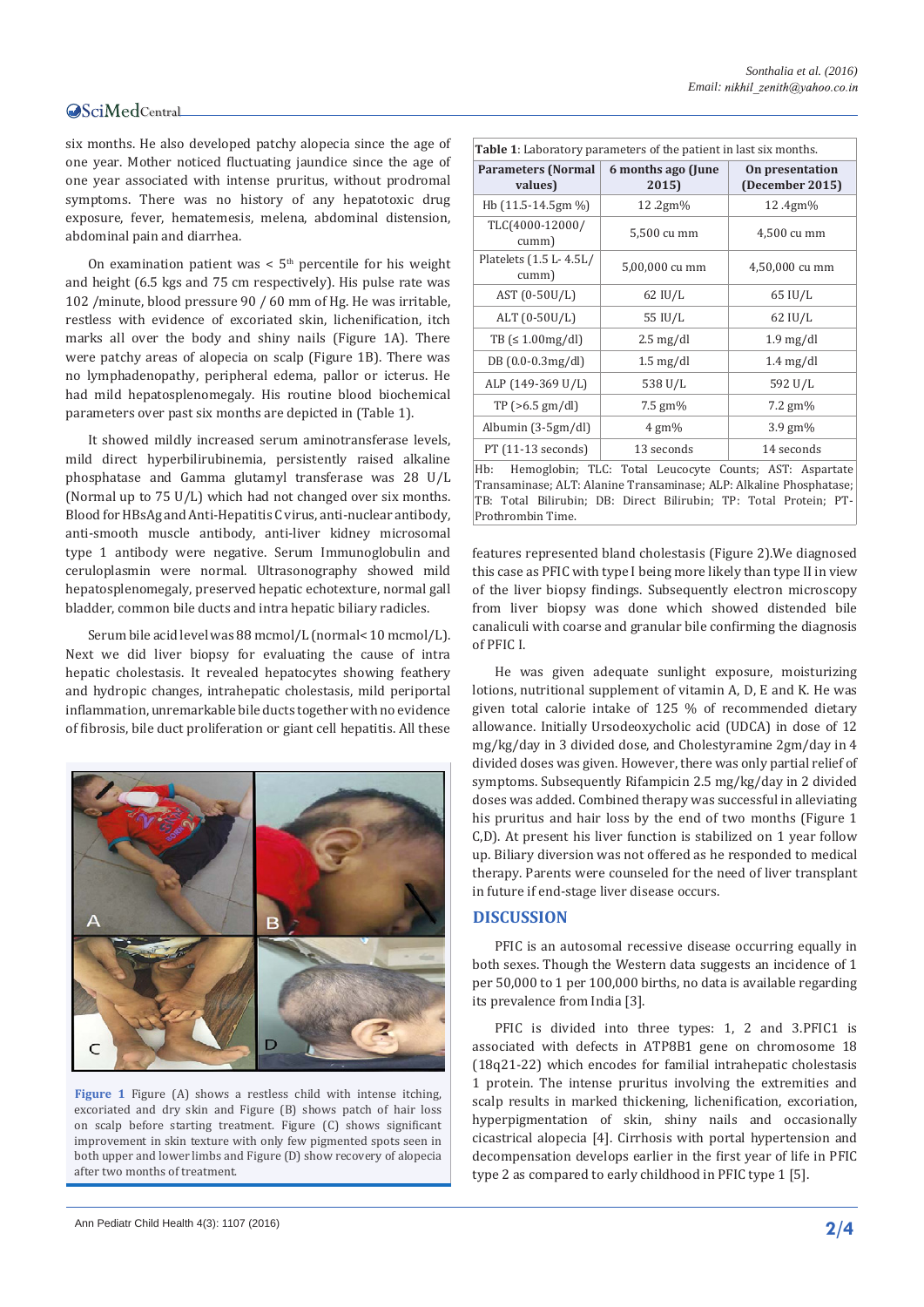### **OSciMedCentral**



**Figure 2** Haematoxylin and eosin stain of the liver biopsy specimen shows hepatocytes with feathery and hydropic changes, intrahepatic cholestasis, mild periportal inflammation, suggestive of bland cholestasis.

| Table 2: Summarizing the case reports/case series of PFIC reported from India.                                                         |                                                |                                                                                     |                                                                                 |                                                                                     |                                                                                                    |  |  |
|----------------------------------------------------------------------------------------------------------------------------------------|------------------------------------------------|-------------------------------------------------------------------------------------|---------------------------------------------------------------------------------|-------------------------------------------------------------------------------------|----------------------------------------------------------------------------------------------------|--|--|
| Case report/<br><b>Series</b>                                                                                                          | Age of onset<br>(months) and<br>sex            | <b>Presenting features</b>                                                          | <b>PFIC</b> subtype                                                             | <b>Method of</b><br>diagnosis                                                       | <b>Treatment</b>                                                                                   |  |  |
| Ganesh R et al.<br>$[7]$ .                                                                                                             | 6 months, boy                                  | Persistent jaundice<br>Pruritus, alopecia, growth<br>failure,                       | PFIC I                                                                          | Liver biopsy and<br>electron microscopy                                             | PIBD (cholecystojejunocolic anastomosis)                                                           |  |  |
| Sharma et al.<br>[8]                                                                                                                   | 1 month, girl                                  | Neonatal cholestasis                                                                | PFIC II                                                                         | Liver biopsy and<br>mutational analysis<br>for ABCB 11 (done<br>from outside India) | PEBD (cholecystoappendicostomy)                                                                    |  |  |
| Koshy A et al.<br>[9]                                                                                                                  | 30 months,<br>male                             | Pruritus, jaundice                                                                  | PFIC I/II                                                                       | Liver biopsy                                                                        | PEBD                                                                                               |  |  |
| Kaur S et al.<br>[10]<br>(series of seven<br>patients)                                                                                 | $6$ months $-36$<br>months, 4<br>boys, 3 girls | Pruritus, jaundice in 3<br>patients<br>Decompensated liver<br>disease in 4 patients | PFIC I/II-3<br>patients.<br>PFIC $II - 2$<br>patients<br>PFIC III-2<br>patients | Liver biopsy and<br>electron microscopy                                             | Liver transplant in 3 patients.<br>Biliary diversion in 2 patients<br>Medical therapy in 1 patient |  |  |
| Zaki SA et al.<br>$[11]$                                                                                                               | 8 months, girl                                 | Pruritus, jaundice                                                                  | PFIC III                                                                        | Liver biopsy                                                                        | Medical therapy                                                                                    |  |  |
| Present case                                                                                                                           | 6 months, boy                                  | Debilitating pruritus,<br>alopecia, growth failure                                  | PFIC I                                                                          | Liver biopsy and<br>electron microscopy                                             | Medical therapy                                                                                    |  |  |
| PFIC: Progressive Familial Intrahepatic Cholestasis; PIBD: Partial Internal Biliary Drainage; PEBD: Partial External Biliary Drainage. |                                                |                                                                                     |                                                                                 |                                                                                     |                                                                                                    |  |  |

History of consanguinity in parents with evidence of intrahepatic cholestasis, predominant pruritus, normal GGT, raised serum bile acid level; bland cholestasis on biopsy suggested the diagnosis of PFIC 1 in our patient. Other factors that helped in distinguishing PFIC 1 from PFIC 2 in our patient included presence of growth failure, absence of evidence of portal hypertension, and only mild increase in amino transferase levels. Liver biopsy also favored PFIC 1 as there was absence of giant cell hepatitis, significant portal inflammation and fibrosis all of which are seen more commonly in PFIC 2. Lastly electron microscopy was the key in our patient demonstrating the characteristic granular bile ("O Bylers" bile) seen classically in PFIC 1 as compared to amorphous bile seen in PFIC 2.

Genetic testing is gold standard for confirmation of diagnosis as prognosis and definitive management of patients differ between PFIC 1 and 2 [6]. Patients suspected to have PFIC 1 or 2 should undergo immunohistochemistry staining with BSEP protein. Those who are negative for BSEP staining should undergo mutational analysis for ABCB 11 (for PFIC 2), whereas those who are positive should undergo analysis for ATP8B1 (for PFIC 1). Though genetic tests are not available in India and could not be done in our case, the diagnosis was made on clinical, histological, electron microscopy findings and response to treatment.

Literature search revealed only four case reports and one case series of seven patients of PFIC reported from India. Table (2) summarizes the presenting feature, mode of confirming the diagnosis and management strategies in each of them. Genetic analysis was possible in only one case done from overseas [8]. Four cases could not be differentiated between PFIC I or II. Biliary diversion was used in five patients for relieving jaundice and pruritus [7-10]. Medical therapy was successful in one patient. Three patients underwent live donor liver transplant for decompensate liver disease out of which one died [10].

Our patient successfully responded to medical therapy